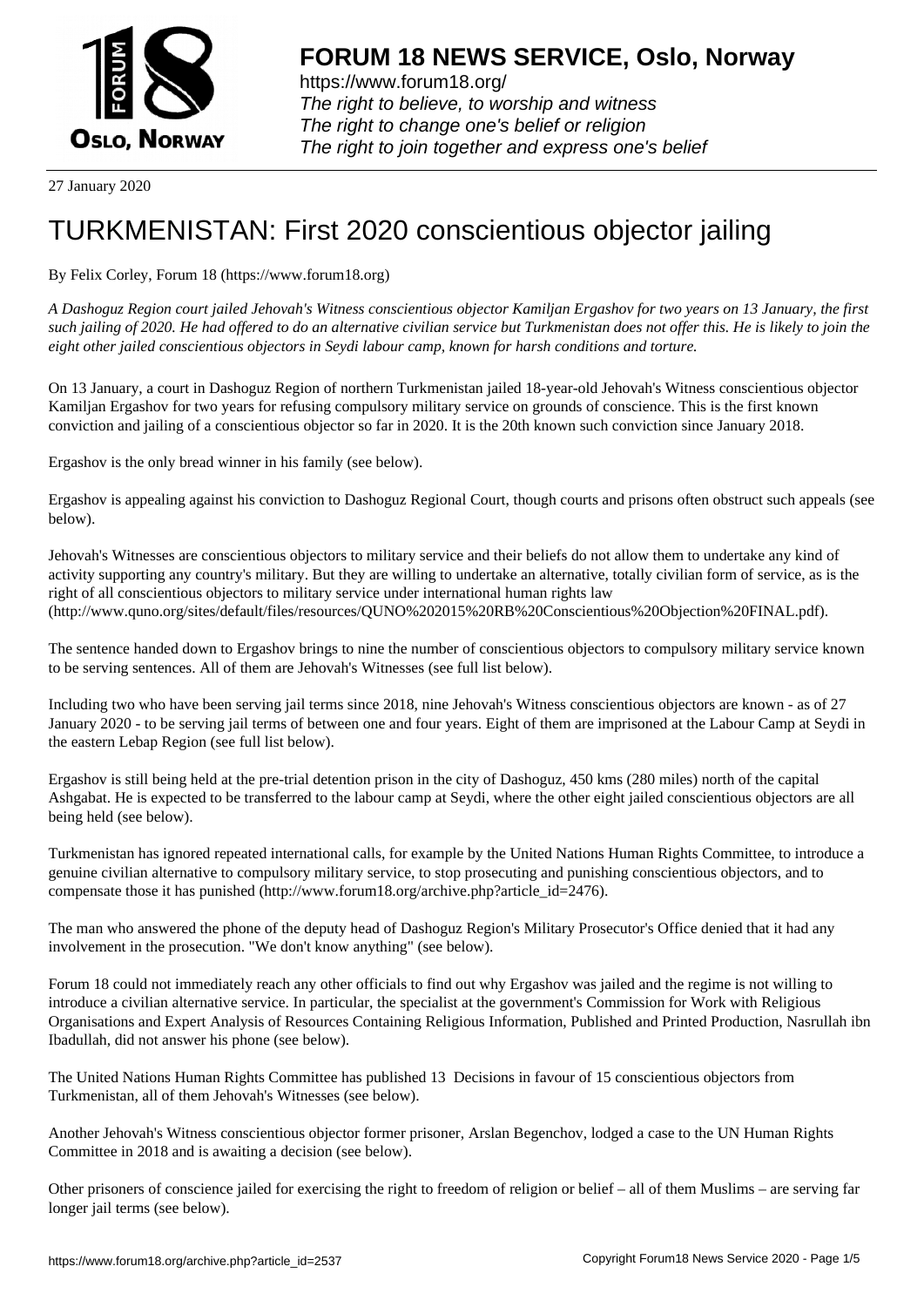No alternative to compulsory military service

Turkmenistan offers no alternative to its compulsory military service (http://www.forum18.org/archive.php?article\_id=2244). Military service for men between the ages of 18 and 27 is generally two years. Article 58 of the 2016 Constitution describes defence as a "sacred duty" of everyone and states that military service is compulsory for men.

Young men who refuse military service on grounds of conscience generally face prosecution under Criminal Code Article 219, Part 1. This punishes refusal to serve in the armed forces in peacetime with a maximum penalty of two years' imprisonment or two years' corrective labour.

Criminal Code Article 219, Part 2 punishes refusal to serve in the armed forces in peacetime "by means of inflicting injury to oneself, or by simulation of illness, by means of forgery of documents, or other fraudulent ways". Punishment is a jail term of one to four years. The first known use of Article 219, Part 2 to punish a conscientious objector was the case of Azat Ashirov, while Serdar Dovletov's case was the second (see below).

From 2014, courts punished conscientious objectors with corrective labour or suspended prison terms (http://www.forum18.org/archive.php?article\_id=2244), rather than imprisonment. However, jailings resumed in January 2018. Courts jailed 12 conscientious objectors in 2018, two of them for two years and 10 for one year. (http://www.forum18.org/archive.php?article\_id=2443)

Calls for alternative civilian service ignored

Turkmenistan has ignored repeated international calls to introduce an alternative to compulsory military service. The most recent call came in the latest United Nations (UN) Human Rights Committee Decision, published in September 2019.

The Human Rights Committee has issued 13 Decisions in favour of 15 conscientious objectors from Turkmenistan, all of them Jehovah's Witnesses. In its most recent such Decision, published on 17 September 2019 (CCPR/C/126/D/2302/2013 (http://undocs.org/CCPR/C/126/D/2302/2013)), it ruled that the right to freedom of religion or belief of former conscientious objectors Juma Nazarov, Yadgarbek Sharipov, and Atamurad Suvhanov had been violated by their jailing.

Nazarov (http://www.forum18.org/archive.php?article\_id=1733) and Sharipov were jailed in 2012 (http://www.forum18.org/archive.php?article\_id=1802), and Suvhanov (for the second time) in 2013 (http://www.forum18.org/archive.php?article\_id=1817). The men had lodged their Human Rights Committee appeals in August 2013.

All three men also complained of "inhuman and degrading treatment" after their arrests. The Human Rights Committee stressed that Turkmenistan is under an obligation to make reparation to Nazarov, Sharipov and Suvhanov for the violations of their rights under the International Covenant on Civil and Political Rights, including to "expunge their criminal records and to provide them with adequate compensation. The State party is also under an obligation to avoid similar violations of the Covenant in the future". The Committee therefore urged Turkmenistan to meets its obligations to avoid similar violations such as by changing the law, "for instance, by providing the possibility of exemption from service or alternative service of a civilian nature" (http://www.forum18.org/archive.php?article\_id=2519).

Another conscientious objector former prisoner, Arslan Begenchov, lodged a case to the UN Human Rights Committee on 20 June 2018 and is awaiting a decision, Jehovah's Witnesses told Forum 18. When sentenced in Charjew to one year's imprisonment in January 2018, Begenchov was the first conscientious objector to be sentenced to prison since 2014 (http://www.forum18.org/archive.php?article\_id=2363).

Why no alternative civilian service?

Forum 18 was unable to find out why the authorities will not introduce an alternative civilian service and why conscientious objectors who are willing to perform such an alternative service, like the 9 Jehovah's Witness young men, continue to be jailed.

The telephones of the regime-appointed Chair of the Mejlis (Parliament) Human Rights Committee Yusupguly Eshshayev and the regime-appointed Human Rights Ombudsperson Yazdursun Gurbannazarova went unanswered each time Forum 18 called on 27 January.

The man who answered the phone at the government's Commission for Work with Religious Organisations and Expert Analysis of Resources Containing Religious Information, Published and Printed Production referred Forum 18 to the Commission's specialist, Nasrullah ibn Ibadullah. However, his phone also went unanswered on 27 January.

Many prisoners of conscience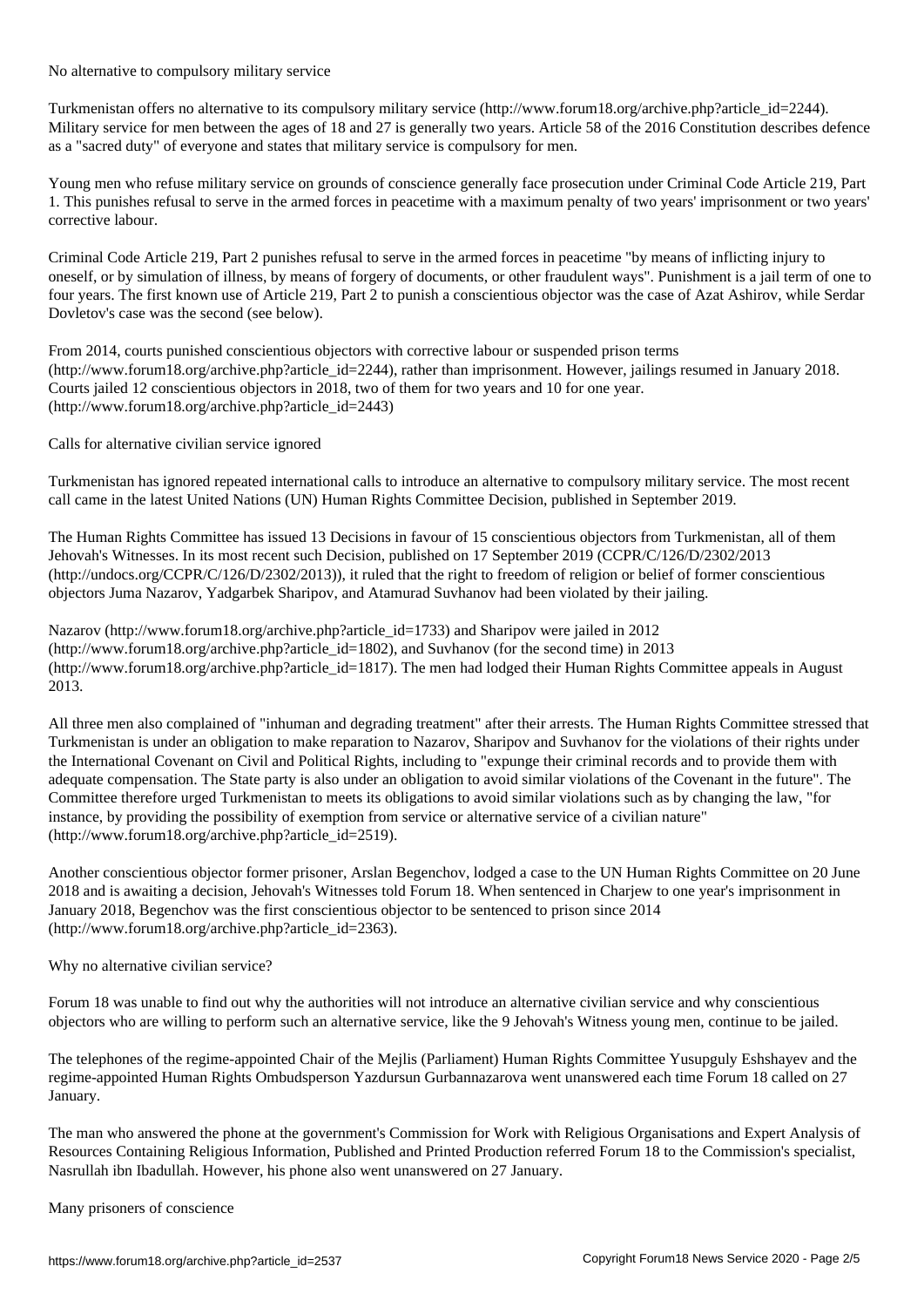The nine jailed conscientious objectors are among the many people Turkmenistan has jailed for exercising freedom of religion or belief. (http://www.forum18.org/archive.php?article\_id=2244)

Five Muslims who met to study the works of theologian Said Nursi failed to overturn their 12-year jail terms at Turkmenistan's Supreme Court in July 2018. Four of the five are in the top-security prison at Ovadan-Depe (http://www.forum18.org/archive.php?article\_id=2399), where prisoners have suffered torture and death from abuse or neglect.

More than 60 Muslims from in and around the eastern city of Turkmenabat were imprisoned in 2013 and after to punish them for their involvement in a Muslim study group. Most or all the prisoners are believed to be held at Ovadan-Depe. Relatives often have no information as to whether they are still alive. Three of the group are known to have died in prison. (http://www.forum18.org/archive.php?article\_id=2318)

## Two-year Dashoguz jailing

A Military Conscription Office in the northern Dashoguz Region summoned Kamiljan Ergashovich Ergashov (born 27 June 2001) to perform compulsory military service. He told the Office that he could not perform military service because of his religious beliefs and said he was ready to perform a fully civilian alternative service.

Ergashov – who is from the village of Shohrat in Niyazov District of Dashoguz Region, just a few kilometres from the border with Uzbekistan - is the sole bread winner in his family.

Prosecutors brought a criminal case against Ergashov under Criminal Code Article 219, Part 1. The case was then handed to Niyazov District Court.

On 13 January 2020, Judge A. Odayev of Niyazov District Court convicted Ergashov and sentenced him to two years' imprisonment, Jehovah's Witnesses told Forum 18.

The man who answered the phone of the deputy head of Dashoguz Region's Military Prosecutor's Office denied that it had any involvement in the prosecution. "We don't know anything," he told Forum 18 on 27 January. He then put the phone down.

Ergashov has signed his appeal against his conviction to Dashoguz Regional Court, though courts and prisons often obstruct such appeals. The chancellery of Dashoguz Regional Court refused to tell Forum 18 on 27 January if the court has yet received Ergashov's appeal.

Ergashov is still being held in the Temporary Detention Prison (DZ-E/7) in Dashoguz Region. He is expected to be transferred to the labour camp at Seydi, where the other eight jailed conscientious objectors are all being held.

## Appeal rejected

A court has rejected the appeal of the last conscientious objector jailed in 2019. On 3 December 2019, a panel of three judges of Mary Regional Court, chaired by Gurbandurdy Annayev, rejected the appeal by Serdar Nurmuhammedovich Dovletov (born 2 December 1993) against his three-year jail term, according to the decision seen by Forum 18.

Dovletov was not in court for the appeal hearing, but the Court handed the decision to his wife Surya, Jehovah's Witnesses told Forum 18.

On 12 November 2019, Bayramali City Court jailed Dovletov for three years for "fraudulently" evading military service (http://www.forum18.org/archive.php?article\_id=2522). The Military Conscription Office had called him up although he suffers from a chronic stomach ulcer that needed medical attention, as three doctors testified at his trial. The investigator accused Dovletov of referring to his religious beliefs "because he did not find any other reasons to fraudulently deviate from military service".

Eight jailed conscientious objectors in Seydi Labour Camp

Ergashov's jailing brings to nine the number of Jehovah's Witness conscientious objectors known - as of 27 January - to be serving jail terms. Eight of them are imprisoned at the harsh Seydi Labour Camp in the desert in Lebap Region.

The address of the Seydi Labour Camp is:

746222 Lebap velayat

Seydi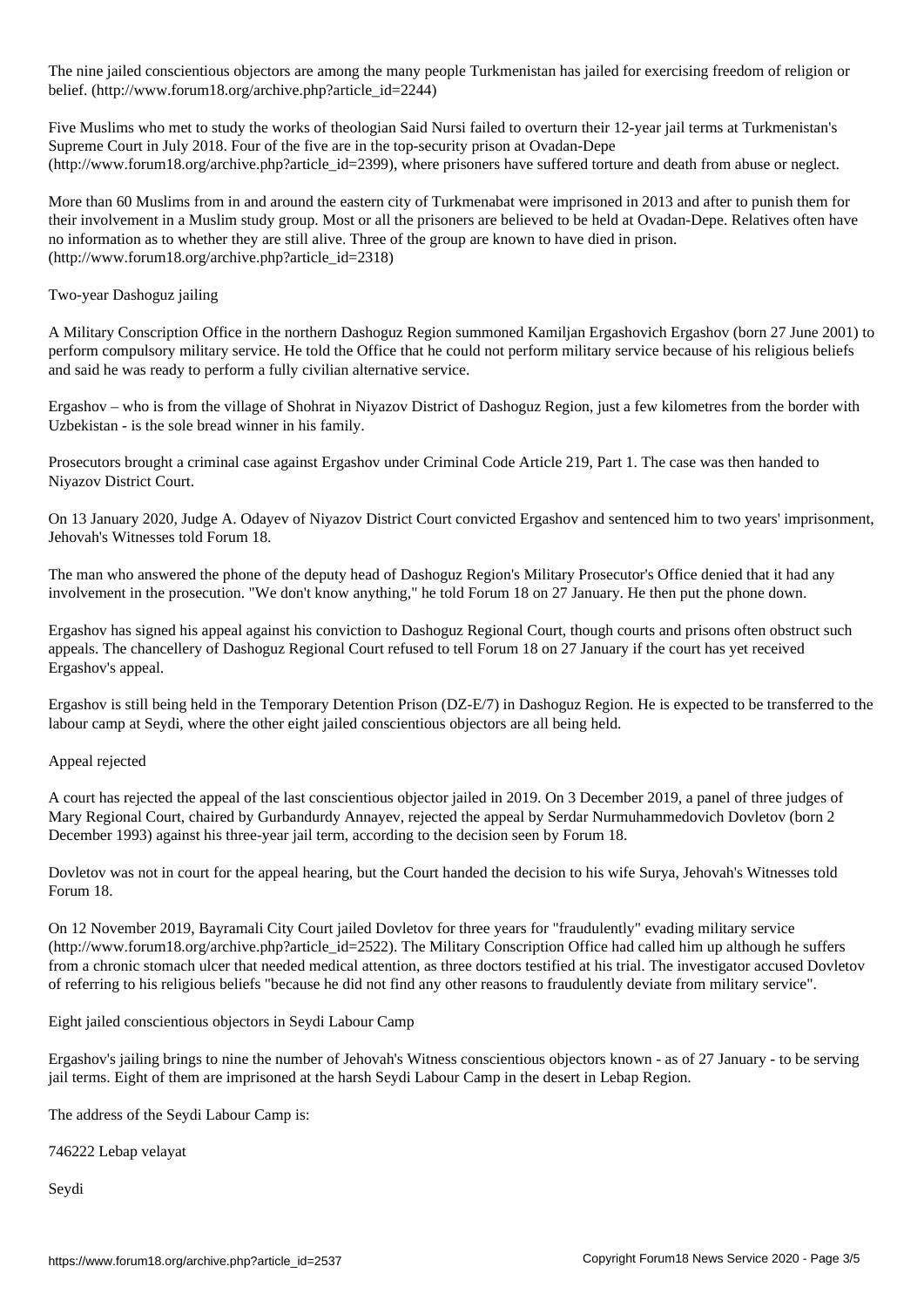Turkmenistan

In his complaint to the United Nations (UN) Human Rights Committee, former Jehovah's Witness prisoner of conscience Aibek Salayev complained that conditions in the Seydi Labour Camp where he was held were "inhuman".

Salayev noted that the Camp was "known for its overcrowdedness, harsh climatic conditions, scarce supplies of food, medication and personal hygiene products, and for tuberculosis, skin diseases, its very high mortality rate, and physical abuse". Officials also threatened him with rape in the Camp.

The UN Human Rights Committee ruled that the Turkmen authorities had violated the rights of Salayev and another Jehovah's Witness former prisoner of conscience Vladimir Nuryllayev. (http://www.forum18.org/archive.php?article\_id=2476) The UN published the Decision (CCPR/C/125/D/2448/2014) on 18 April 2019.

Completed jail terms

The two most recent conscientious objectors to be freed at the end of their sentences were:

- Gurbangylych Muhammetgulyyev, freed on 28 November 2019 after completing a one year ordinary regime labour camp sentence;

- Azamatjan Narkulyev, freed on 7 January 2020 after completing a one year ordinary regime labour camp sentence.

List of known jailed conscientious objectors

Nine conscientious objectors to compulsory military service (listed below) – all of them Jehovah's Witnesses – are known to be serving prison sentences. Six were jailed under Criminal Code Article 219, Part 1 ("Rejecting call-up to military service"), Ashirov and Dovletov under Criminal Code Article 219, Part 2, and Atahanov under Criminal Code Article 344, Part 2:

1) Mekan Orazdurdiyevich Annayev; born 22 June 1999; sentenced 26 June 2018 Turkmenbashi City Court under Criminal Code Article 219, Part 1; no appeal to Balkan Region Court; two years' ordinary regime labour camp.

2) Eziz Dovletmuradovich Atabayev; born 15 March 1998; sentenced 19 December 2018 Dashoguz City Court under Criminal Code Article 219, Part 1; appeal rejected 15 January 2019 Dashoguz Regional Court; two years' ordinary regime labour camp.

3) Muhammetali Charygeldiyevich Saparmyradov; born 11 November 1995; sentenced 19 March 2019 Bayramaly City Court under Criminal Code Article 219, Part 1; no appeal to Mary Regional Court; one year ordinary regime labour camp.

4) Bahtiyar Amirjanovich Atahanov; born 17 June 2000; sentenced 15 July 2019 Tejen City Court under Criminal Code Article 344, Part 2; appeal rejected 20 August 2019 Ahal Regional Court; four years' ordinary regime labour camp.

5) Azat Gurbanmuhammedovich Ashirov, born 7 January 1999; sentenced 31 July 2019 Abadan District Court under Criminal Code Article 219, Part 2; appeal rejected 3 September 2019 Ashgabat City Court; two years' ordinary regime labour camp.

6) David Andronikovich Petrosov, born 15 May 2001; sentenced 30 September 2019 Ashgabat's Kopetdag District Court under Criminal Code Article 219, Part 1; appeal rejected 29 October 2019 Ashgabat City Court; one year ordinary regime labour camp.

7) Selim Yolamanovich Taganov, born 22 March 2001; sentenced 3 October 2019 Ashgabat's Berkararlyk District Court under Criminal Code Article 219, Part 1; appeal rejected 29 October 2019 Ashgabat City Court; one year ordinary regime labour camp.

8) Serdar Nurmuhammedovich Dovletov, born 2 December 1993; sentenced 12 November 2019 Bayramali City Court under Criminal Code Article 219, Part 2; appealed rejected 3 December 2019 Mary Regional Court; three years' ordinary regime labour camp.

9) Kamiljan Ergashovich Ergashov, born 27 June 2001; sentenced 13 January 2020 Niyazov District Court under Criminal Code Article 219, Part 1; appeal lodged to Dashoguz Regional Court; two years' ordinary regime labour camp.

(END)

Full reports on freedom of thought, conscience and belief in Turkmenistan (http://www.forum18.org/archive.php?query=&religion=all&country=32)

For more background, see Forum 18's Turkmenistan religious freedom survey